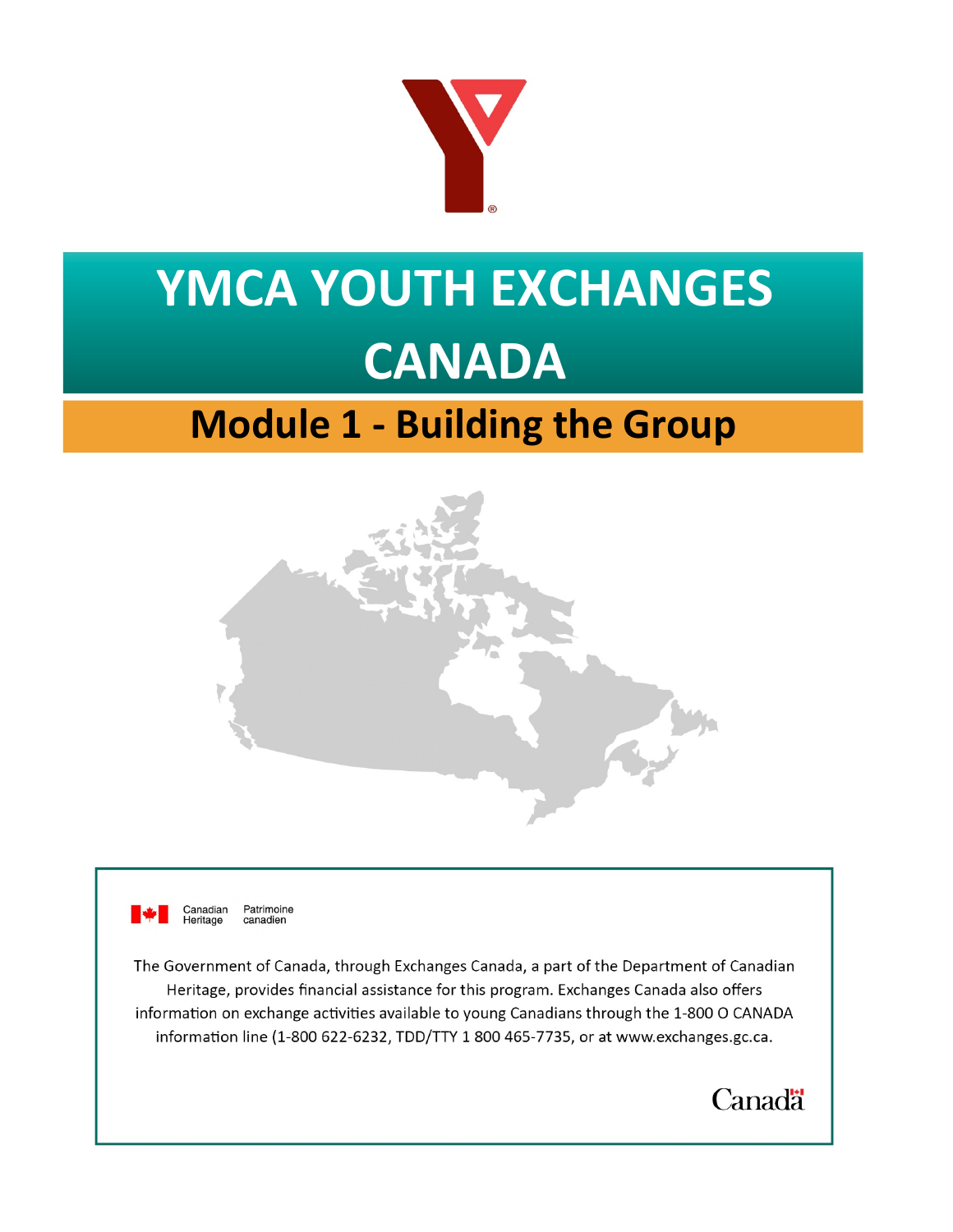#### **Acknowledgements**

Since 1994, we have received advice, suggestions and examples from many exchange leaders. We thank them for their support. We also wish to thank our Youth Advisory Committee and our Group Leader Advisory Committee for their invaluable feedback and suggestions.

We would like to thank the Canadian 4-H Council, Experiences Canada, and the many other organizations who contributed.

Revised 2021

Copyright 2021 by the YMCA of Greater Toronto 2200 Yonge Street, Unit 300 Toronto, ON M4S 2C6 Tel: 1-877-639-9987 Fax: (647) 439-4502

All parts may be reproduced for educational purposes without permission ofthe YMCA of Greater Toronto, providing the YMCAYouth Exchanges Canada program is acknowledged. Principal sources of information have been identified wherever possible.

Aussi disponible en français.

Your YMCA's charitable registration number is 11930 7080.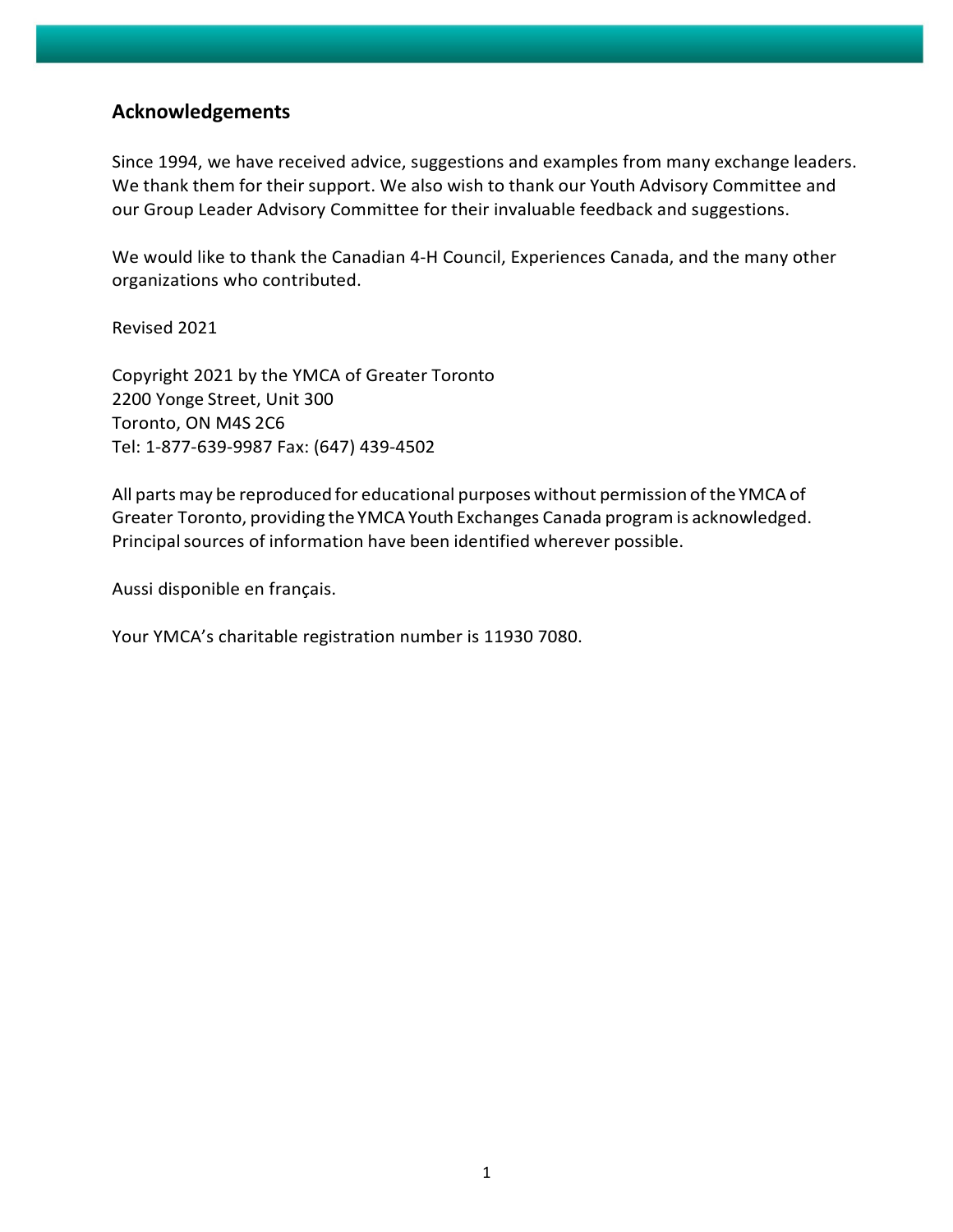# **Workbook for YMCA Exchange Leaders Module 1 - Building the Group**

### **Table of Contents**

| Build a Bridge: Creativity, Teamwork, Problem Solving, Communication16 |  |
|------------------------------------------------------------------------|--|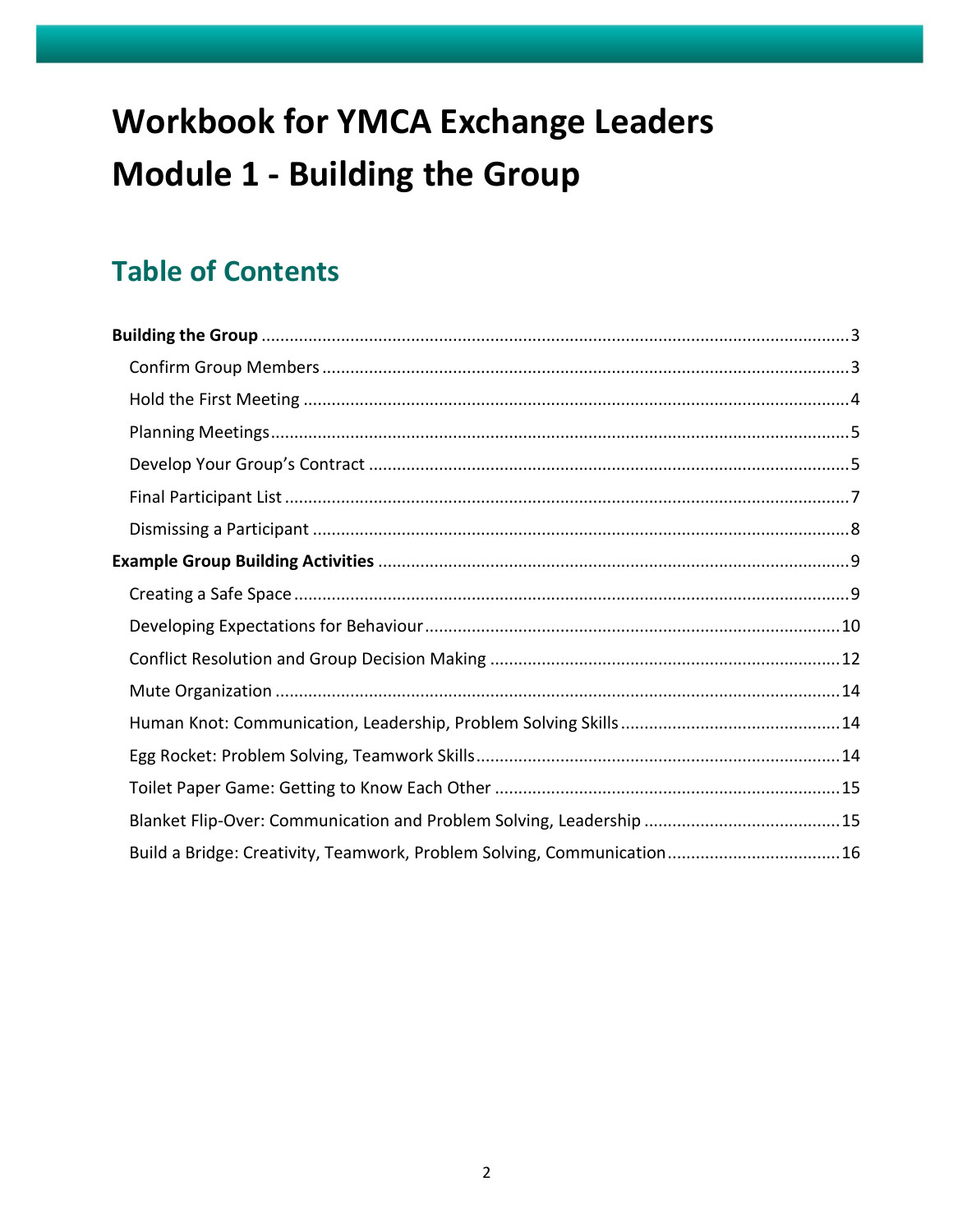### <span id="page-3-0"></span>**Building the Group**

Building your group is the cornerstone of a successful exchange. You want to create an atmosphere of comfort, safety and trust among the group members and to involve parents/guardians and community members in preparing for the exchange.

### <span id="page-3-1"></span>**Confirm Group Members**

Before you begin planning and fundraising, get a firm commitment from your group members. The exchange experience begins with the planning and lasts until the follow-up and evaluation activities have been completed. It's important that all members participate in all three phases of the exchange.

If a participant drops out during the planning, either find a replacement or agree with the leader of your twin group to reduce the size of both groups. As the exchange involves twinning group members, the groups need to be the same size. Please notify your Regional Coordinator as soon as you are made aware that a change needs to be made and they will advise you on next steps.

### **Special Measures Funding**

Special Measures funding is available to encourage all Canadian youth to participate in YMCA Youth Exchanges Canada.

We understand some youth may face barriers they think can affect participation. For example, some families may wish to offer a safe home but do not have the budget to do so. Community meals may enable them to participate, and the YMCA can provide assistance for food costs.

In other cases, families are unable to host a youth in their home, and alternative housing is required. The group can overcome many barriers with sensitive handling. If there are circumstances that would prevent only a few participants from being hosted in a home, arrangements could be made for billets with another family. Another option is the common stay, in which the group stays in alternative accommodations such as dormitories.

Some youth with disabilities may require accommodations. You should consult with them to prepare a detailed list, determining whether there is a need for modified vehicles, accessible home, or equipment. Keep in mind such needs may be more easily accommodated in urban centers. Additional funding required for attendants or for other measures related to the needs of the youth with disabilities will be considered.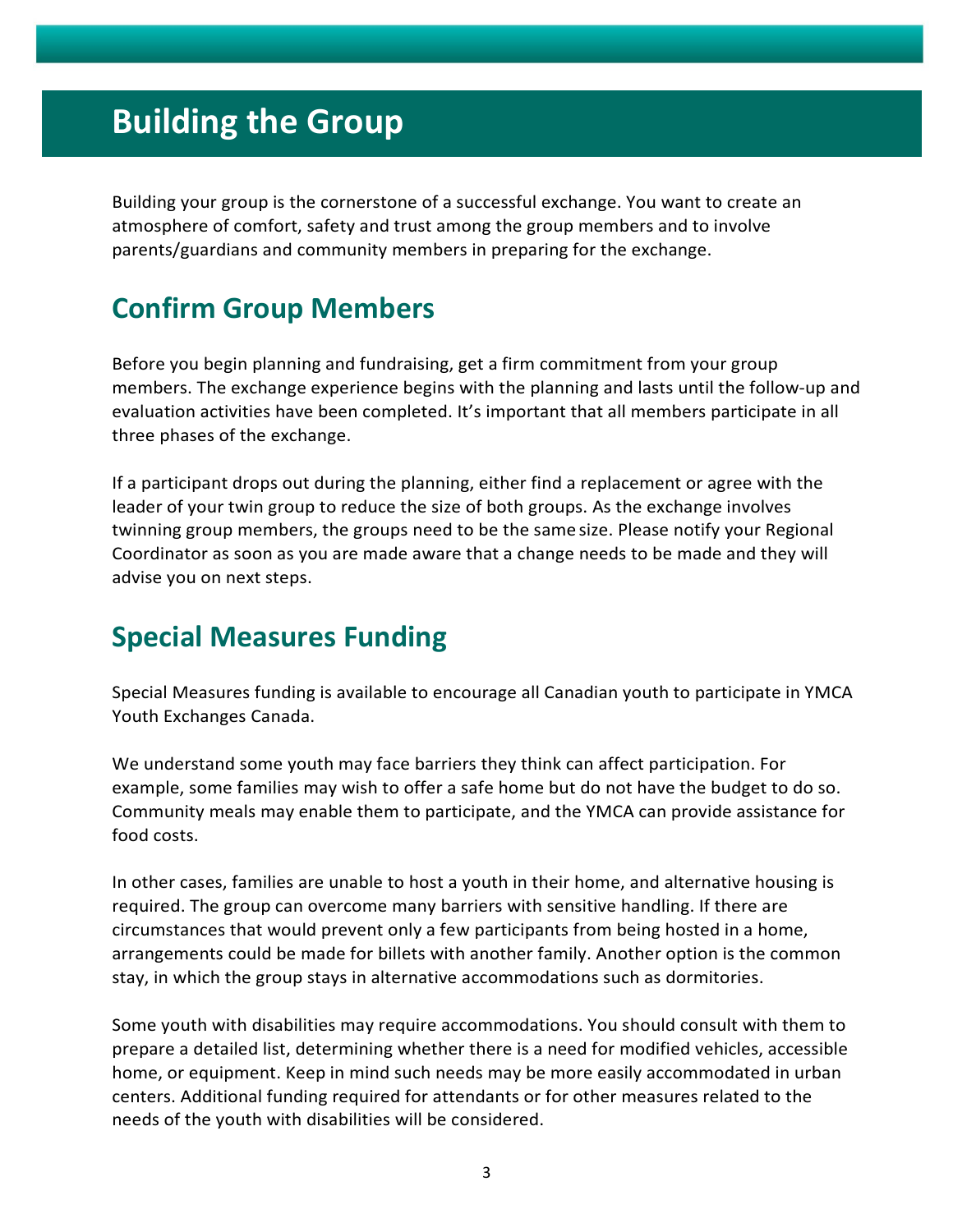Whatever your group's needs; your YMCA Regional Coordinator will help you find the best way to accommodate them. If local community resources are not available, additional funding may be available. Your Regional Coordinator will evaluate the needs and resources case by case.

### <span id="page-4-0"></span>**Hold the First Meeting**

At this meeting, discuss and agree on how you will work together as a group. By the end of it, you will have an outline of your next steps.

#### **Intros**

- Do introductions and warm-up exercise or games.
- Ask members what they want to learn from the exchange and why they are interested in participating.
- Ask if they have any concerns about participating.

#### **Goals**

Review the goals of the following three phases of the exchange process and the activities of each phase.

- 1. **Preparing to travel:** The group prepares to host their twin and to travel to their twin community. They collect information, contact their exchange group, and raise funds and public awareness.
- 2. **Travelling and hosting:** Groups experience the diversity of Canada by visiting their twin community and seeing their own community through their "twin's eyes" when hosting. Participants stay in a community that may be very different from their own, showcase their own community to a new person, and interact with peers who may speak another language and be from another culture.
- 3. **After travelling:** The group consolidates the exchange experience by participating in follow-up activities and evaluation exercises.

#### **Responsibilities**

- Outline your responsibilities as group leader, which of those you share with participants and which are yours alone.
- Ask participants what are their top three skills.
- Discuss and agree on the responsibilities of participants.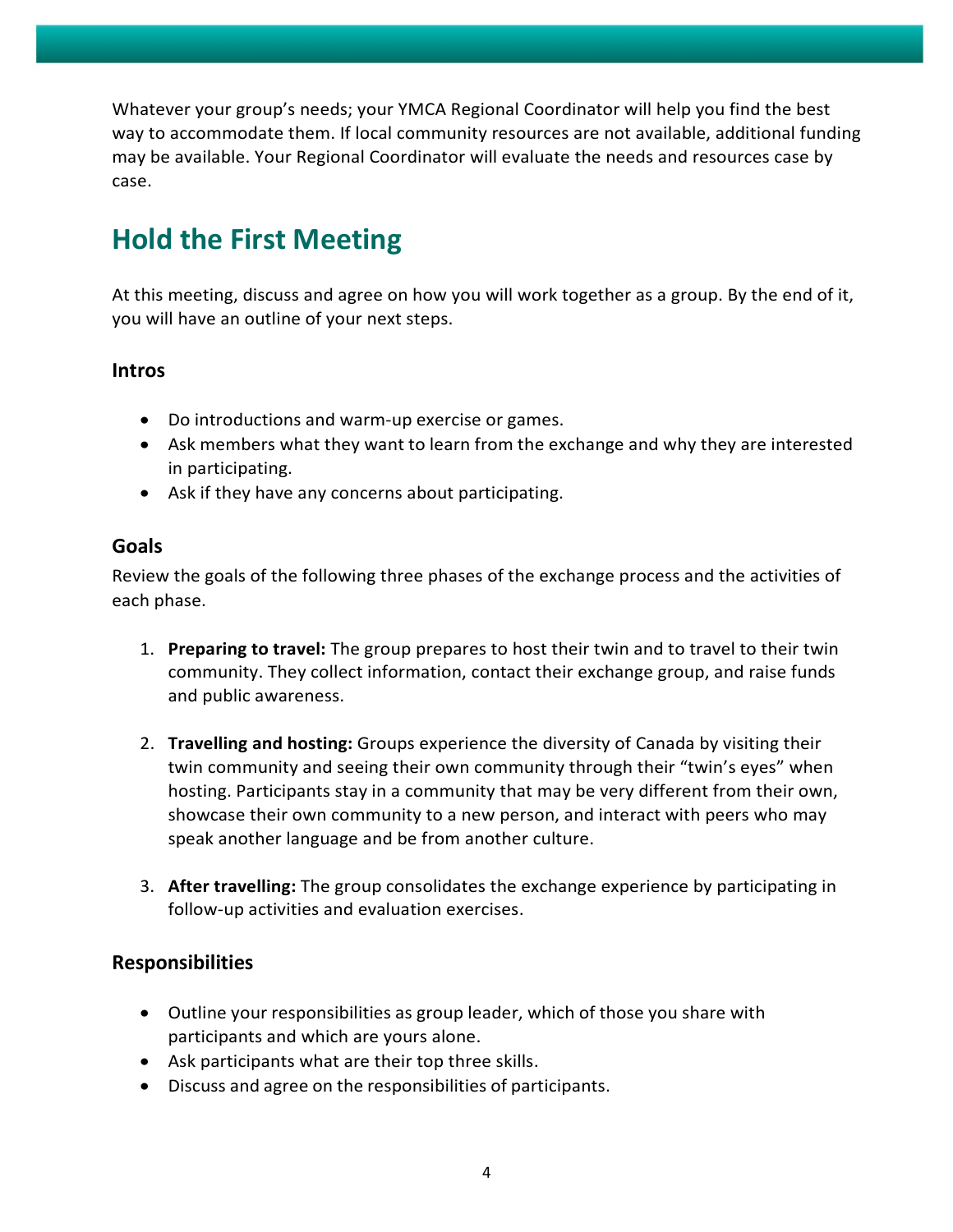#### **Participation requirements**

- How many meetings are they to attend? When will they be held? Weekly? Bi-weekly?
- Are they in any extra-curricular activities? How much time do they have to attend planning meetings?
- Will they be expected to work in committees? Small groups?
- Draw up a schedule of meetings.

#### **Costs**

- What will be the costs? How much will the group need to raise? How will youth be involved in fundraising?
- How can we maximize low cost or free activities?

#### **Get info**

- How will you collect information on your twin community? On your own community?
- How will the group record the information? Keep track of resources?

#### **Permission**

• Distribute Participant's Consent to each member. Invite parents/guardians to this first meeting and have a consent signing party.

*"We had weekly meetings to discuss fundraising and planning for the exchange. All participants were expected to attend. During some of these meetings, we had an activity such as writing lettersto our twin group. Other meetings were specifically forfundraising."* 

*- Group Leader*

### <span id="page-5-0"></span>**Planning Meetings**

We recommend holding regular meetings throughout the planning process. Regular gettogethers keep everyone engaged, up to date, and build a sense of community and commitment.

If you're a school group, involve other teachers/support staff, the local school board, and the principal in these meetings. If you're a community organization, involve other staff, volunteers, the board of directors, and other partners or community members in meetings. Regular bulletins or newsletters can keep people informed.

**Tip:** Some group leaders have used the Youth Guide to help structure planning meetings. The guide can be found on the group leader website [https://www.yecgl.net.](https://www.yecgl.net/)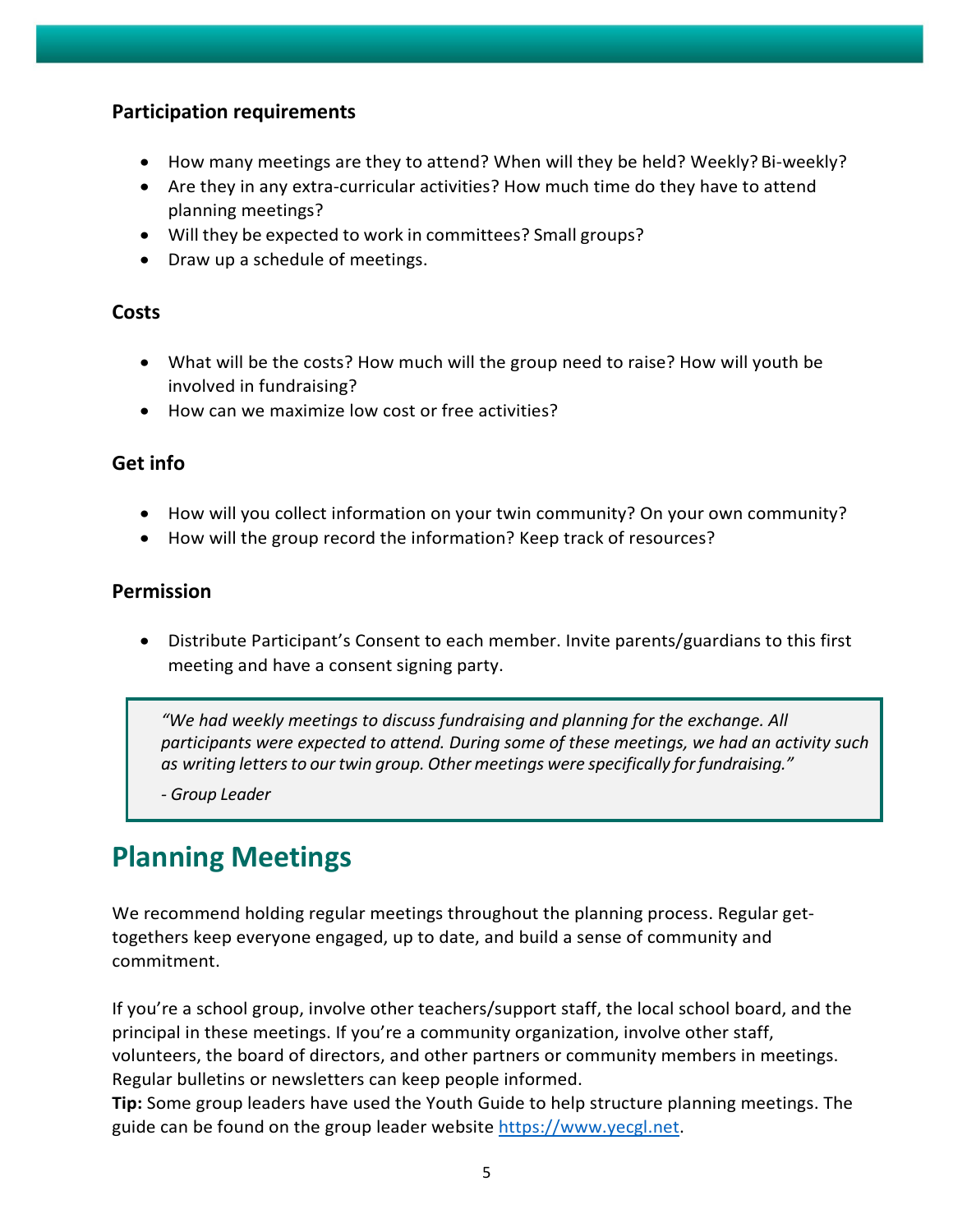### <span id="page-6-0"></span>**Develop Your Group's Contract**

It's important for all group members to develop and agree to a set of expectations about participation and behaviour when they are both hosting and visiting the twin community. You can include parents/ guardians in this discussion.

Your group contract will have sections on behaviour, attitudes, participation and life in their own and twin home.

#### **Behaviour**

• Use the exercise on creating a safe space and expectations on p. 9. There is also a list of suggestions for staying with a host.

#### **Attitudes**

• What individual attitudes are important on an exchange? (friendliness, openmindedness etc.)

#### **Participating**

• What are expectations for participating in activities? (enthusiasm, attentiveness, etc.)

#### **Life in the twin home**

- How will you handle differences (meal times, curfew or no curfew, getting up earlier or later, going to church or not)?
- What manners are expected? Do you bring a host gift (a small gift from your community) to thank the host family?
- What do you do if you're sick or unhappy?

### **Suggested Guidelines for Behaviour**

Participants must:

- Attend all events.
- Be open to trying new things, foods, and activities.
- Stay safe—use the buddy system and stay together.
- Try to have a proposed solution when they present a problem.
- Be prepared to expect the unexpected.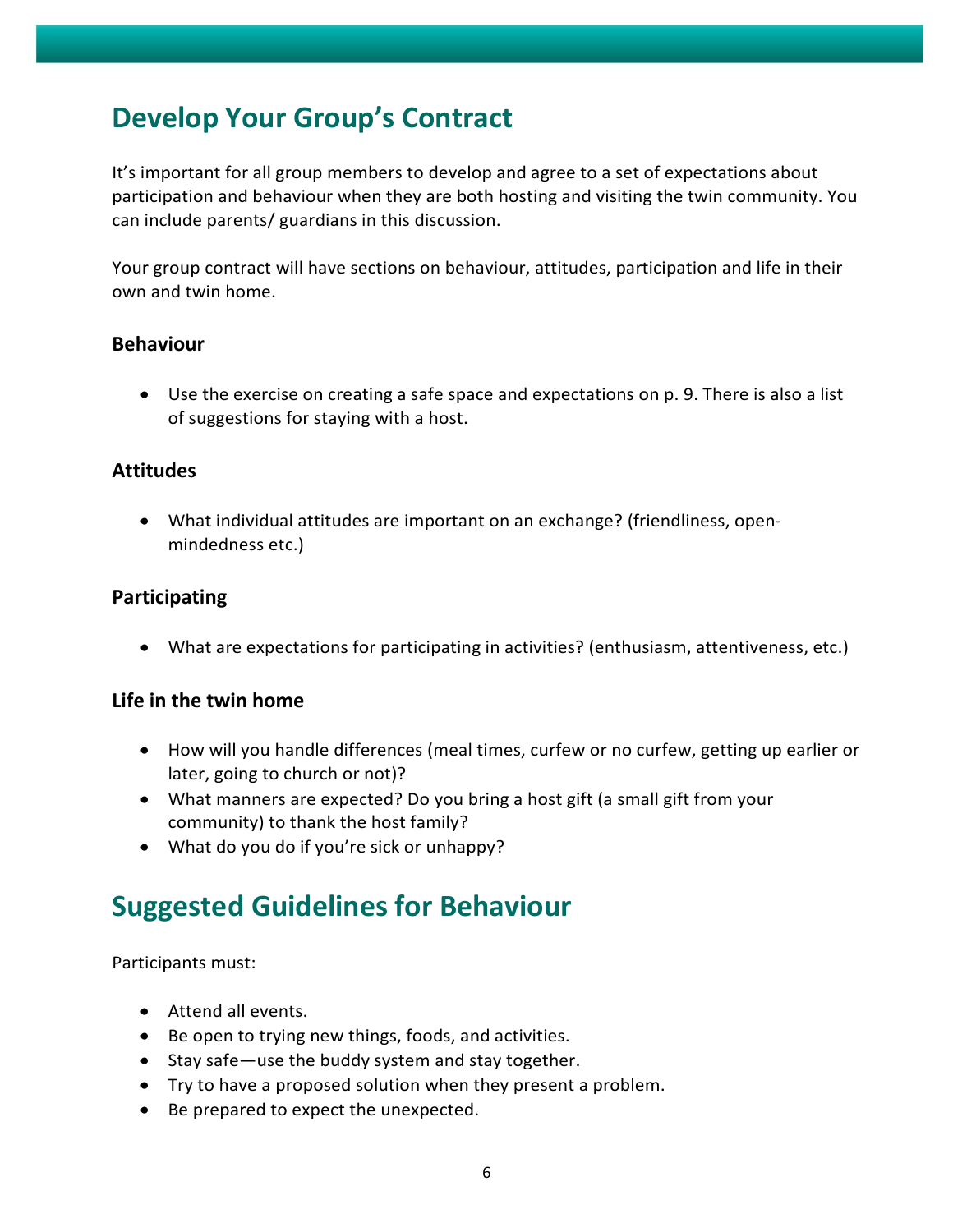Suggested guidelines for using internet

- Be aware of the appropriateness of the content you are watching when around others, or when staying in someone else's home
- Keep your internet identity secret don't post or give out your location, address, phone number, or full name to the public.
- You only get to do this exchange experience once, so soak up as much of it as you can with the people around you

### **Get Permission**

Make sure your group members have parental/guardian approval—signed consent forms. Check to see what authorization you'll need from your association or school.

You, along with every other group leader who is participating, will have to fill out the Leader's acceptance.

Each participant mus**t completely fill out and sign a consent form.** Without this form, the YMCA will not make travel arrangements. You must hand them in by the due date, along with the revised participant list.

### <span id="page-7-0"></span>**Final Participant List**

The consent forms for each participant and the leader's acceptance form must be sent in by the date given by your Regional Coordinator. The Regional Coordinator will type the participant and group leader information from the forms into the program database to create a participant list.

This information will be used to print the youth and leaders' travel tickets. Make sure the names are the full legal names as shown on the participants' identification and that the information matches the consent forms.

After purchasing tickets, airlines charge a fee for changing the spelling of a name on a ticket. Costs incurred for name changes will be invoiced to your school or organization.

Send one copy of the list to the school principal or head of the group's organization. Take a copy with you when travelling.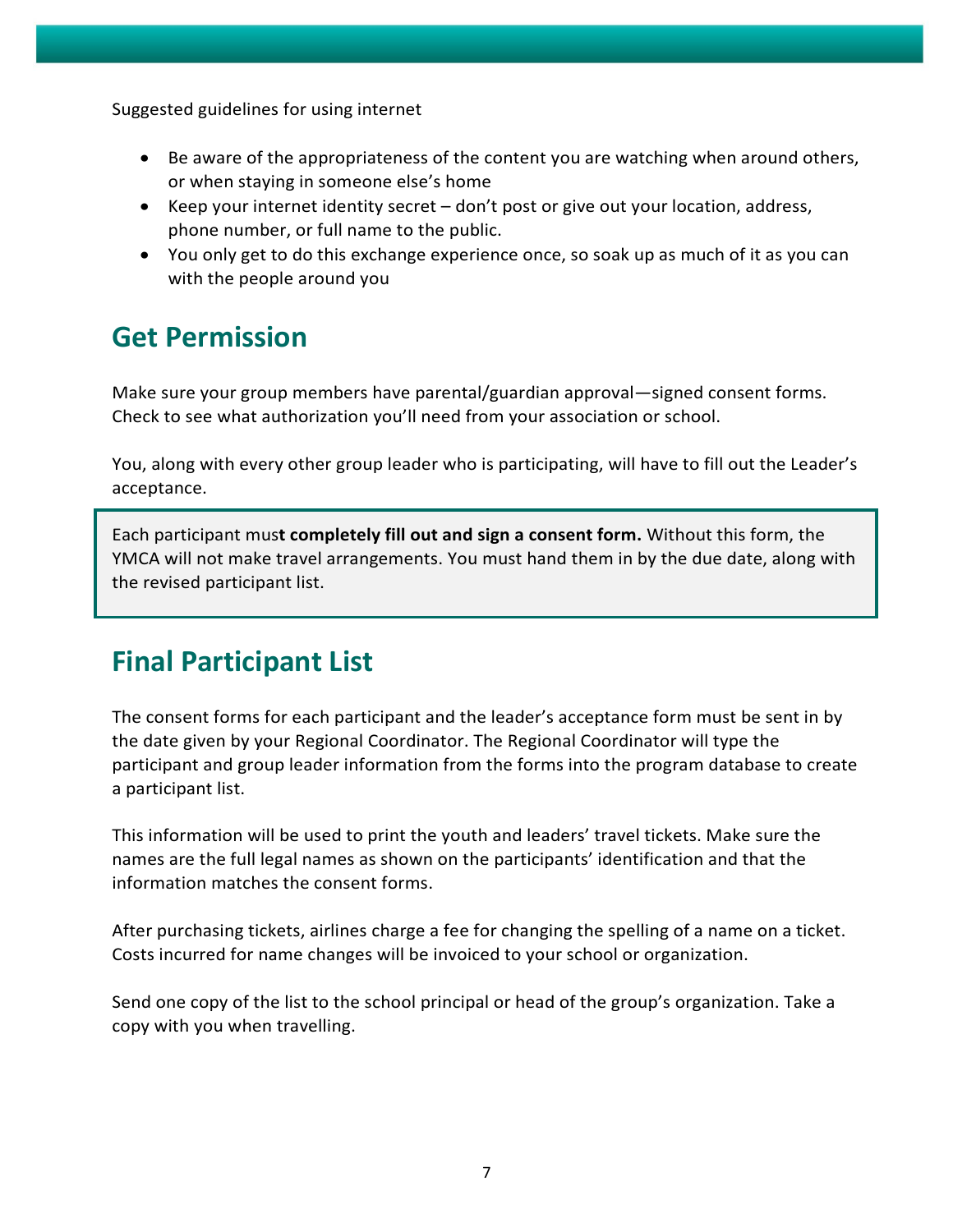#### **If someone has to drop out**

Once the final participant list is submitted, groups are responsible for the cost of any changes. There are cases when someone has to drop out due to circumstances beyond their control. The YMCA, on a case-by-case basis, will determine if the cause is sufficient to cover name change costs.

Inform your Regional Coordinator immediately of any participant who will not or did not travel so that the financial impact of the lost ticket can be minimized. If you do not inform the YMCA within a reasonable time, the group will be responsible for the lost funds, despite the circumstances.

The YMCA does not generally approve replacing individuals after the final participant list has been submitted. As the exchange program involves building relationships prior to travel, adding participants jeopardizes this process. It often costs the program more for travel.

### <span id="page-8-0"></span>**Dismissing a Participant**

At the group leader's discretion, a participant will be dismissed in situations where:

- The participant possesses or has consumed alcohol or illegal or harmful substances
- The participant's intentional behavior puts them or others in physical or emotional risk.

The parents or guardians will be responsible for any costs. The YMCA's travel agent will arrange the participant's return home.

Please note that YMCA health and safety procedures typically require a guardian be asked to pick up a dismissed youth. If this is not possible, a group leader will be asked to chaperone the youth back to their home community. The cost of this ticket will also be the responsibility of the parents/guardians.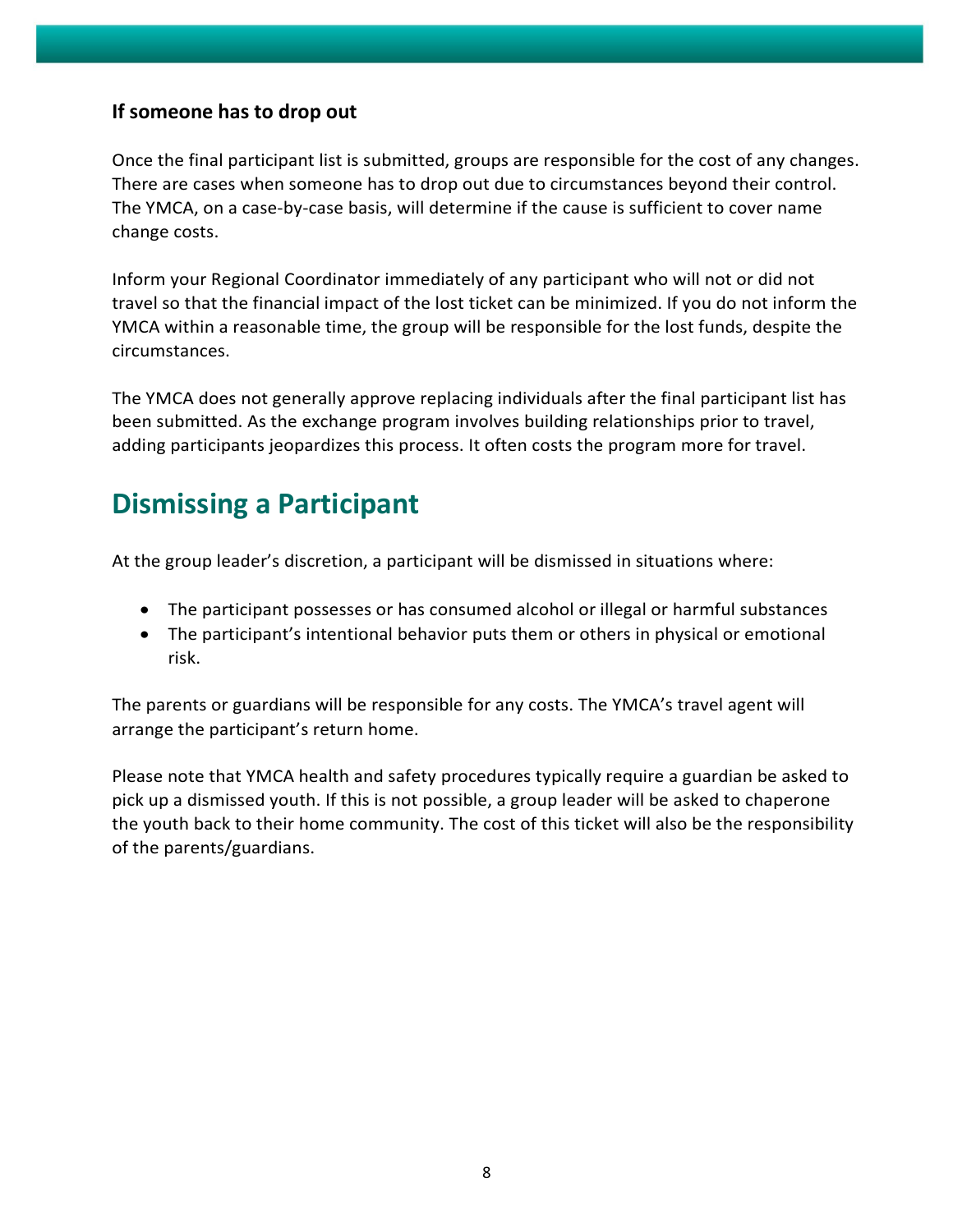## <span id="page-9-0"></span>**Example Group Building Activities**

### <span id="page-9-1"></span>**Creating a Safe Space**

**Objectives:** To develop guidelines that help every participant feel safe and comfortable to enable everyone to participate in the group

**Supplies:** Flip chart and markers

Ask the group what safe space means to them. If they have not heard the term, explain that you would like to create a safe space where everyone feels comfortable and participates. Write their answers on thechart.

If it hasn't come up, explain that lots of injustices happen. We cannot control what happens everywhere. As a group we would like to control our own space so that everyone feels included and safe. Prejudice still exists but we hope the exchanges zone can be free from discrimination on the grounds of gender, race, sexual orientation, ability, religion, culture, etc.

Explain that conflict is not a bad thing, but a natural part of most groups and that it also happens in a safe group. Having guidelines will help the group deal with conflict when it arises.

Ask the group to come up with guidelines to make sure the group is a safe space. Say that it's also important to develop ground rules to deal with issues that that may come up such as punctuality. Record ideas on the chart.

With the help of the group, write guidelines. Ensure the group deals with punctuality, group discussions, group participation andconfidentiality

#### **Sample guidelines**

- Stories shared in the room stay in the room (no gossiping).
- I agree that only one person should speak at a time.
- I agree to speak for myself and from my own experience. I will use "I" statements.
- I agree to be honest.
- I agree to treat everyone with respect.
- When I hear something that is inappropriate or I disagree with a statement I will respectfully tell the person and disagree with the statement rather than attack the person.
- lagree to be patient.
- I agree to be open-minded and listen to opinions different from my own.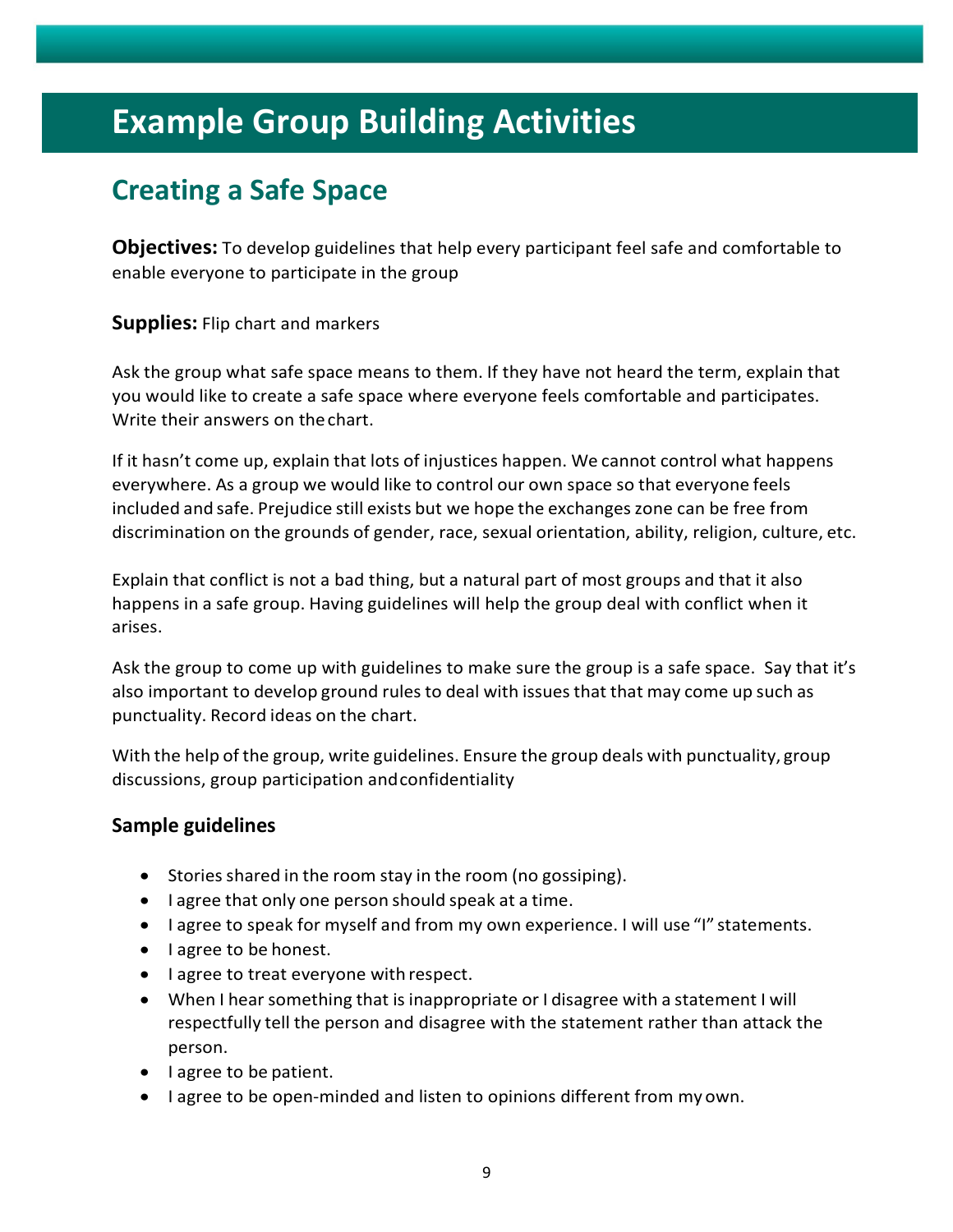### <span id="page-10-0"></span>**Developing Expectations for Behaviour**

**Objectives:** To have participants and parents develop and agree on guidelines for the exchange that will ensure the whole group issafe and has a positive experience.

Supplies: Enough coloured cards for group pens, flip chart, markers.

Before the meeting, number the cards 1 to 6. Write these subjects on a flip chart:

- bus and air travel (to and from airports, duringexcursions)
- meeting at twin school or association (before and after excursions)
- living with hosts or in common stay
- free time
- smoking, alcohol, drugs and other substances
- scheduled group and individual activities
- 1. Distribute different colour cards for parents/guardians, participants, and other family members/friends.
- 2. Read out subjects. Check with group for any other areas. (If there is an addition, ask one of the groups to also discuss the newsubject.)
- 3. Divide the people into six groups(by number). Each group goesto a designated area of the room.
- 4. Ask each group to discuss and agree upon an acceptable set of behavioursfor one subject (or two is there's an additional subject).
- 5. Each group selects a recorder to write down on flip chart paper the agreed-upon set of behaviour expectations.
- 6. Each recorder presents their group's comments to themeeting.
- 7. Combine the comments to create one list of behavioural expectations.

*Adapted from the Edward Milne School Visions Exchange Group (Sooke, British Columbia)*

#### **Some Sample Guidelines - Staying with a Host**

A host is generous in welcoming you into their home and it's important that you express your thanks. Act in a way that respects all the family members, their belongings and their privacy.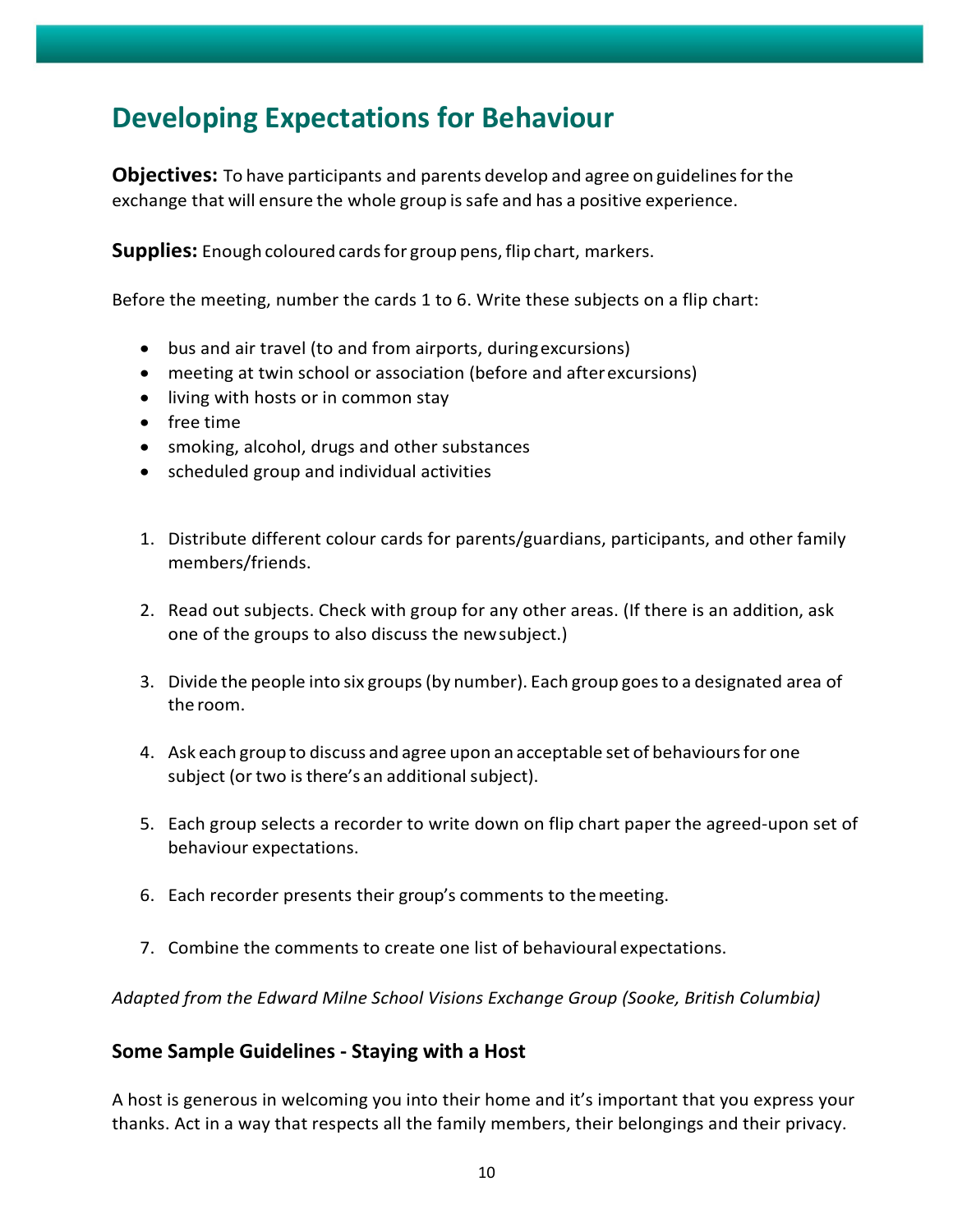You'll have a better time if you're enthusiastic and interested in what's around you and eager to take part in the activities they have planned. Try to adapt to the family's daily routine.

#### **Here are some things to keep in mind when you are a guest:**

- Tell your host if you have any dietary concerns or food allergies.
- If you are given food you're not used to, try a little. If you don't like it, don't make a face, just be honest that you are not used to eating this food.
- Knock before entering a room with a closed door.
- Do not go into someone else's room to borrow or look for something without their permission.
- Before you go to bed, ask about the morning schedule so you'll know when to get up and take a shower.
- After you use the bathroom, pick up your wet towels and rinse the toothpaste marks from the sink.
- Be neat. Hang up your clothes, make your bed, and keep your things together.
- If you're invited to help yourself to snacks, do it at appropriate times and in small amounts.
- Offer to help with the house or farm work.
- When the family does something for you, be sure to say thanks.
- As a courtesy to your host family, ask permission to smoke before you light up.
- If you need something, ask them.
- If you're able, bring a small gift for the family.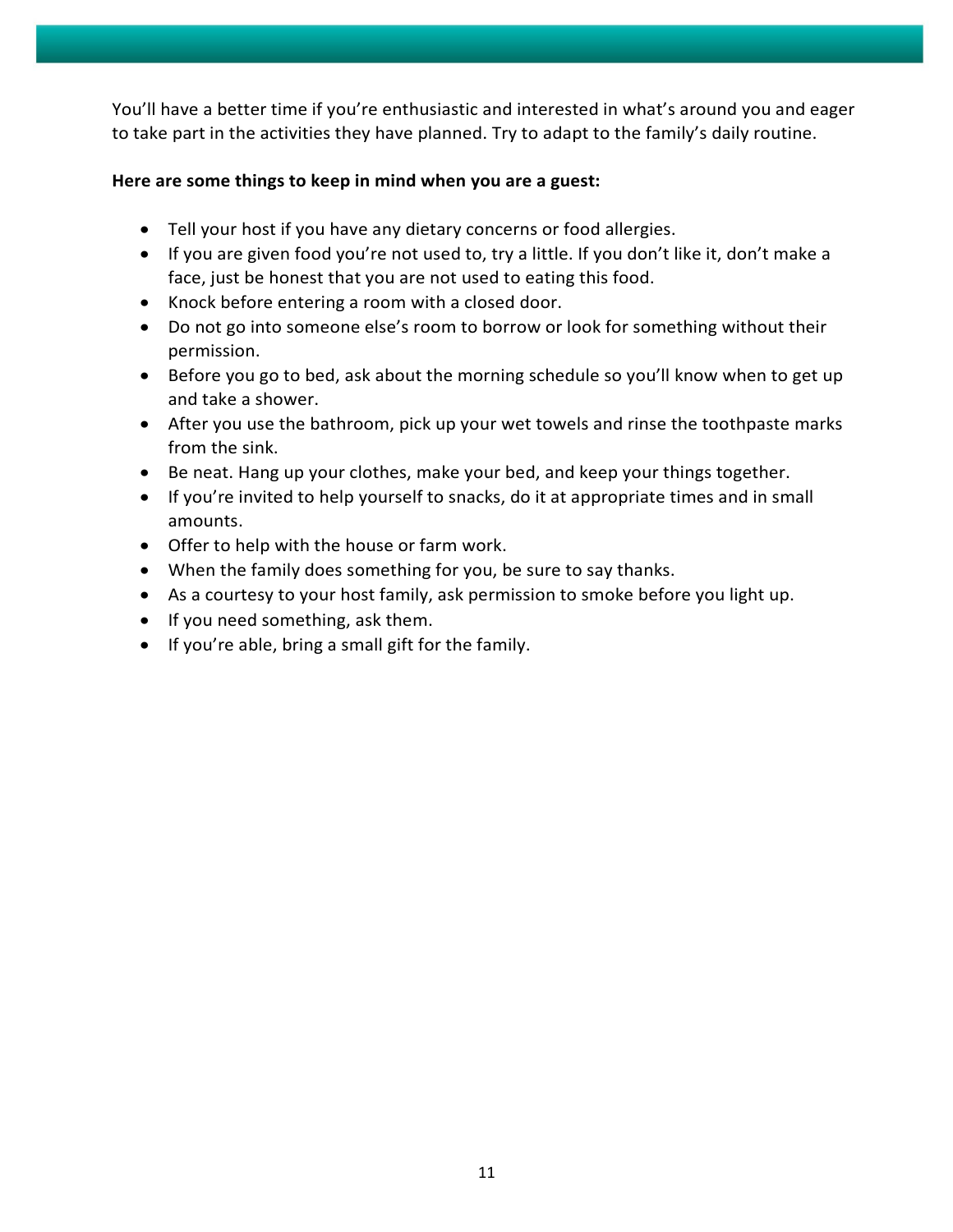### <span id="page-12-0"></span>**Conflict Resolution and Group Decision Making**

**Objectives:** To let participants safely express their views on how they make decisions as a group; to develop respectful, inclusive techniques for making decisions and resolving conflicts.

**Supplies:** Flip chart and markers, printed scenarios (use samples or create your own)

#### **1. Tell participants to take five minutes to think about a conflict thatthey have been involved in. Invite them to share with the group:**

- o What was the conflict about?
- o Why did it occur?
- $\circ$  How was the conflict resolved?
- o What was their role in the conflict and its resolution?
- o How do they feel about theirrole?
- 2. **Divide participants into four groups and give each a scenario.** Ask them how they wouldmanage the conflict. Give them 20 minutes to think about and discuss it. Then each group shares its responses with the largergroup.

#### **3. Reflection**

- $\circ$  How did your group figure out a solution to your scenario? What processes did you use?
- o Was there any conflict in your group?
- o If so, how did you deal with it? What worked? What didn't? How do you feel about your group process?
- o Is it always better to try to avoid conflict? Is this possible or realistic? Is conflict necessarily bad? Why or why not?
- $\circ$  What can we learn from dealing with conflict? What characterizes good conflict management? What skills do you need to resolve conflict well?
- o What are the biggest challenges to resolving conflict?
- $\circ$  What are some positive, inclusive ways to manage conflicts and make group decisions?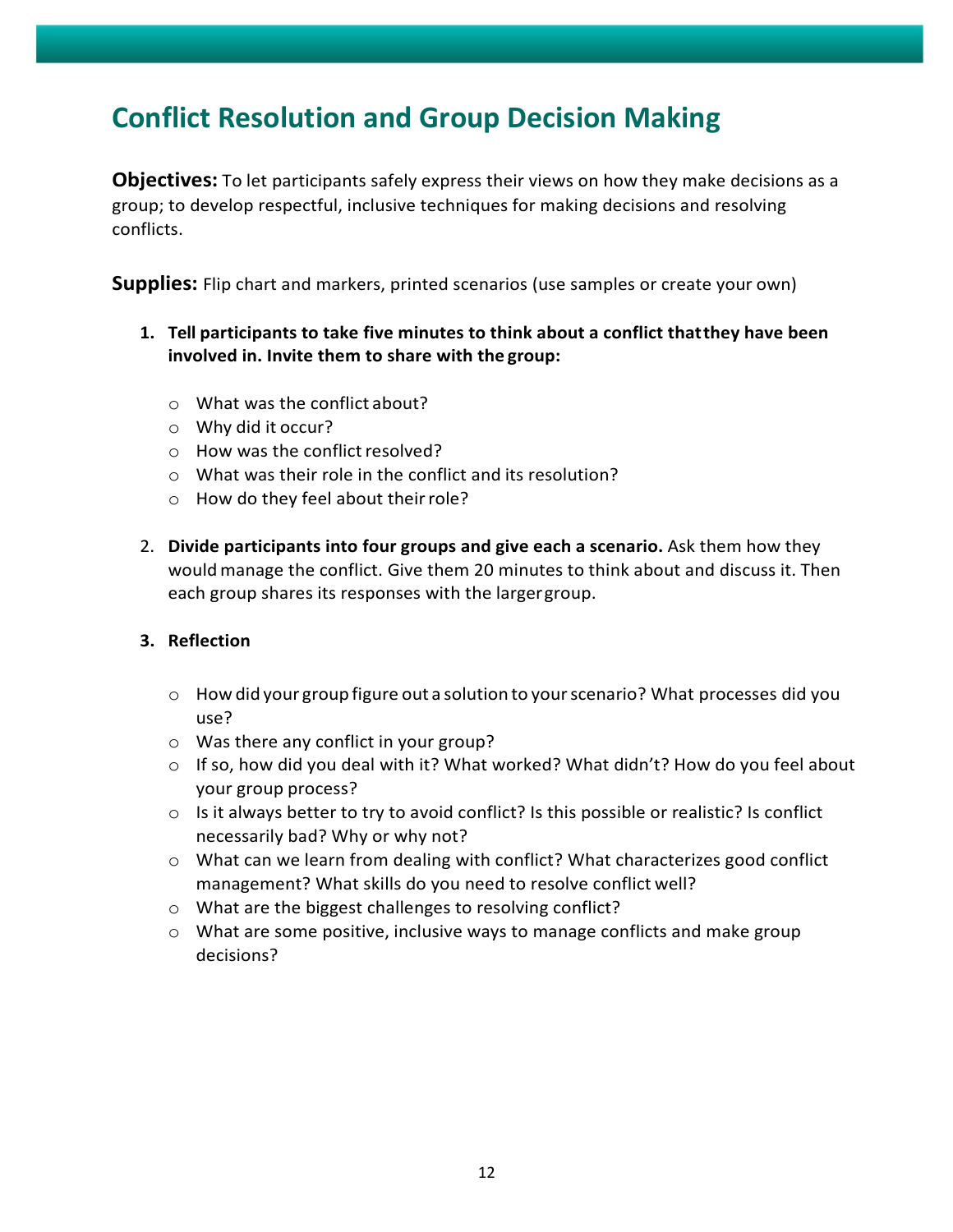#### **Sample scenarios**

- A. While planning the exchange, the group decides to put on a talent night to promote the program and serve as a fundraiser. They divide into four groups, each taking responsibility for key aspects of the show. When the whole group gets together the following week, it becomesclear that one group has done nothing. When asked why, they offerexcuses andtell the rest of the group to relax.
- B. During the weekly meetings, three members tend to do all the talking. They dominate the meetings with their strong opinions and loud voices. When some of the quieter participants bring this fact to their attention, the talkers respond by saying that if they don't talk, nobody else does and nothing ever gets done.
- C. There have been some personality clashes within the group. The group decides to meet to try to resolve them. At the meeting, half the participants (including some involved in the clashes) insist that everything is fine and everyone should put bad feelings aside and focus on the positive. The other half really wants to talk and work through the problemstogether, believing that otherwise the problems will never go away.
- D. During the travel phase of your exchange all members of your twin group host your group. One participant, who does not have any food allergies or dietary considerations, is placed with a host who prepares food that she is not used to eating. During one supper, the participant is served some dishes she has never seen before. She makes some faces and says "this is really slimy, what's this?" The host mother is upset and says "just eat the food." After this meal there is some tension between the participant and the rest of the family. When the participant talks to her twin, she is told that the parents feel offended because she is not respecting their traditions.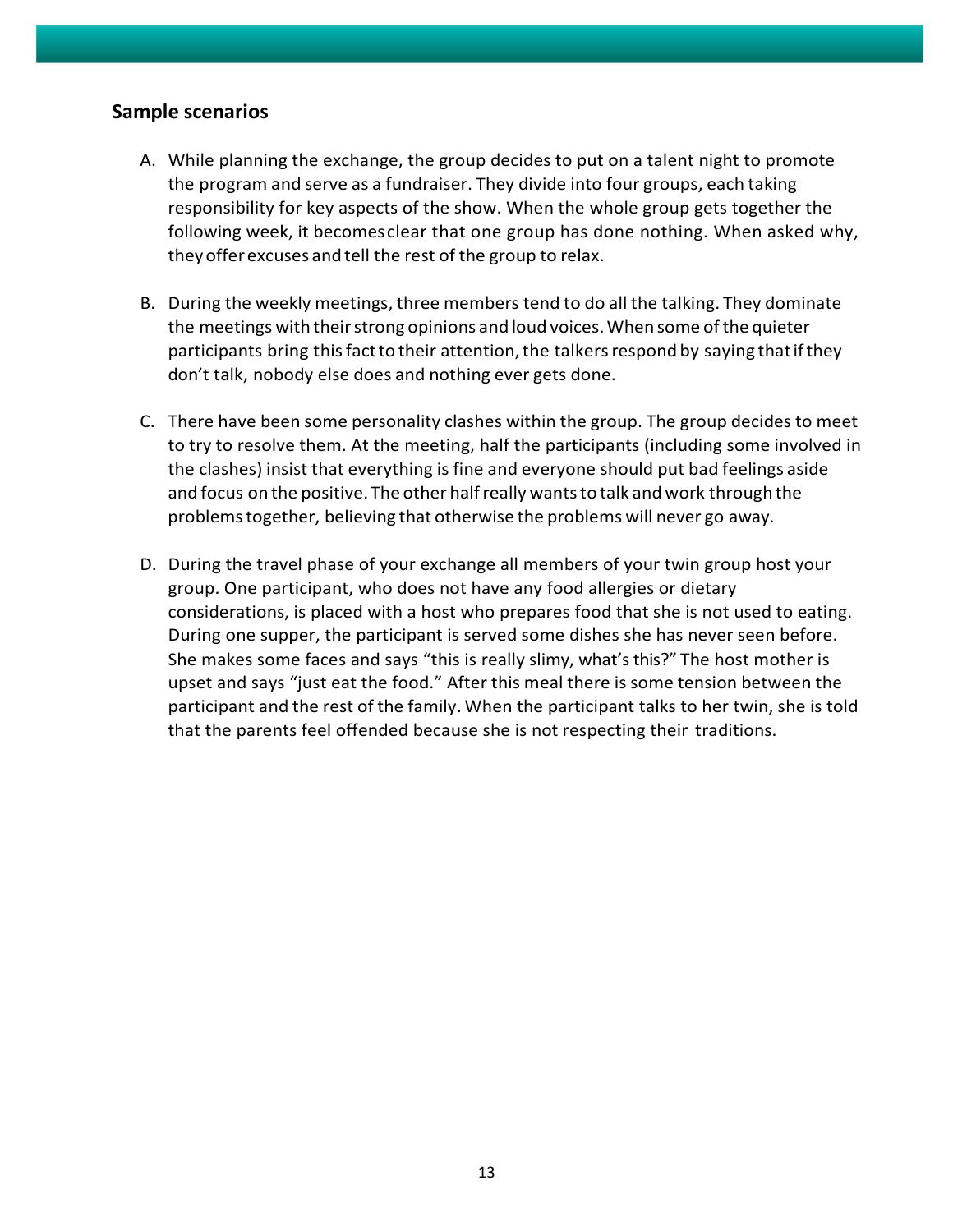### <span id="page-14-0"></span>**Mute Organization**

**Objective:** To develop communication skills

**How to play:** Have participants make a line in a certain order (their birth month, birth date, alphabetical order of their name or last name, etc). The catch is they have to do this without talking at all.

### <span id="page-14-1"></span>**Human Knot**

**Objective:** To develop communication, leadership, and problem-solving skills.

#### **How to play**

- Ensure participants are comfortable with being very close to each other.
- Have the team make a circle.
- Now tell them to put their right hand in the middle and grab the hand of someone that is not BESIDE them.
- Next, have them put their left arm in the circle and grab someone else's arm who is not beside them AND who isn't the person holding on to their right arm. Otherwise, it won't work.
- Now the teens have to talk to each other and figure out how to untangle without letting go of the hands. It may involve climbing over arms or crawling under.
- The players will become more tangled if they don't communicate with each other.

### <span id="page-14-2"></span>**Egg Rocket: Problem Solving, Teamwork Skills**

**Objective:** To develop problem solving and teamwork skills.

**Supplies:** Paper, tape, eggs

**How to play:** Divide the group into two or more teams.

- Give each team papers, tape, and one egg. Tell them that they have to build a rocket that will be thrown up in the air or dropped from the height. The rocket has to protect the egg from smashing.
- Once the kids have made the rockets, put the egg in the rocket.
- Now drop or throw all the rockets from the same height.
- The egg that is in the best condition will win.
- If none of the eggs break, then throw again to decide the winner.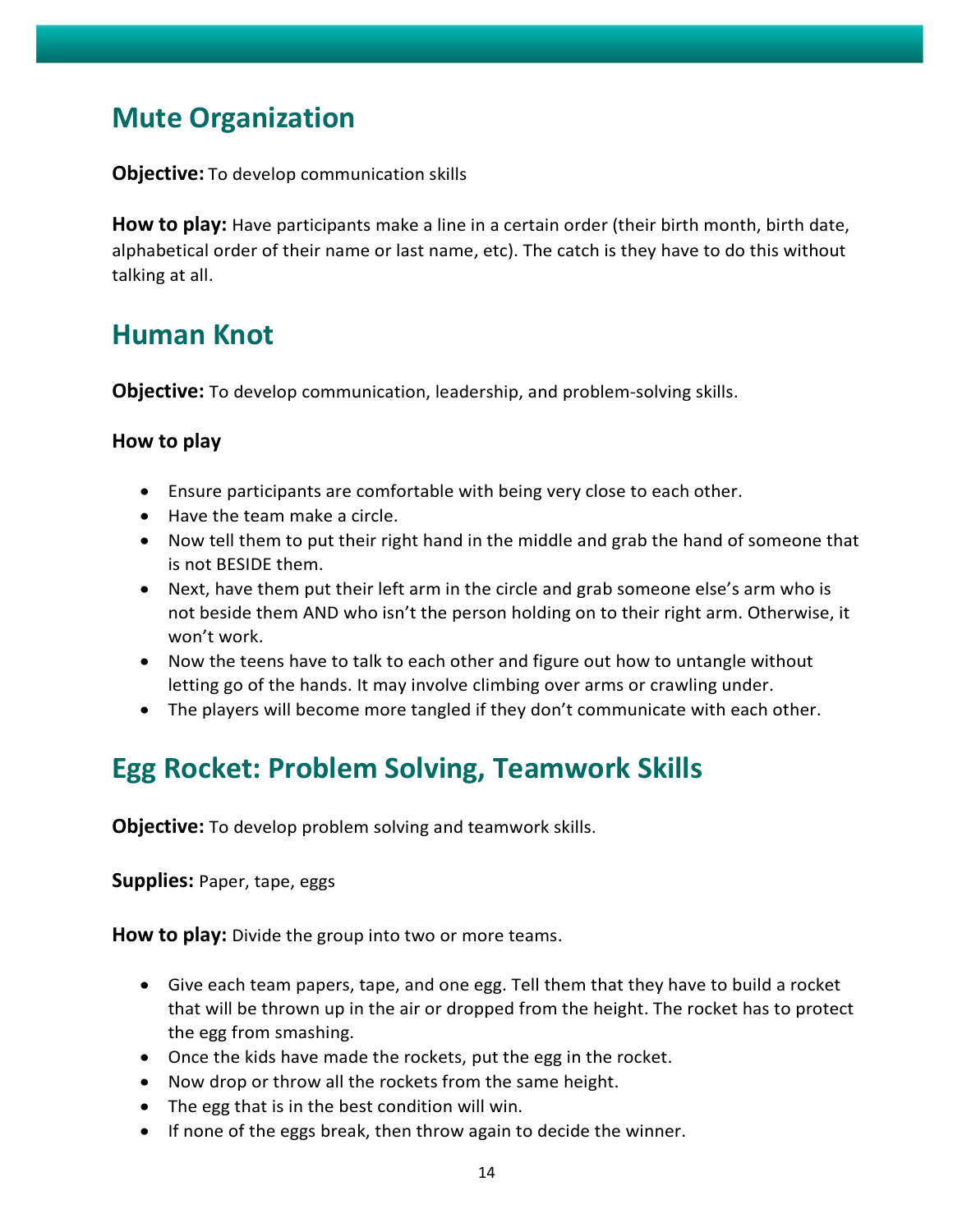### <span id="page-15-0"></span>**Toilet Paper Game: Getting to Know Each Other**

**Objective:** An icebreaker activity to help the group get to know each other.

**Supplies:** A toilet paper roll or cut up paper, pens

#### **How to play**

- Pass around a toilet paper roll and let each participant rip off as many squares as they want, making sure there is enough for everyone.
- Once everyone has some, everyone has to reveal something true about their life, for each square that they have.
- For example, if a person has 4 squares, they must reveal 4 truths about themselves. If a person took 37 squares, they must reveal 37 things about themselves.

### <span id="page-15-1"></span>**Blanket Flip-Over: Communication and Problem Solving, Leadership**

**Objective:** To develop communication, problem solving, and leadership skills.

**Supplies:** You will need a blanket, tarp, or something else they can stand on.

#### **How to play:**

- Have the whole group stand on to the blanket or tarp. Nobody's feet can touch the floor outside the tarp.
- Without anyone getting off the blanket/tarp, have participants flip it all over, so that they are standing on the side that face down
- Alternative: have them fold the blanket/tarp in half while still all standing on it.
- Repeat until they're all very close to one another and can't fold it anymore.